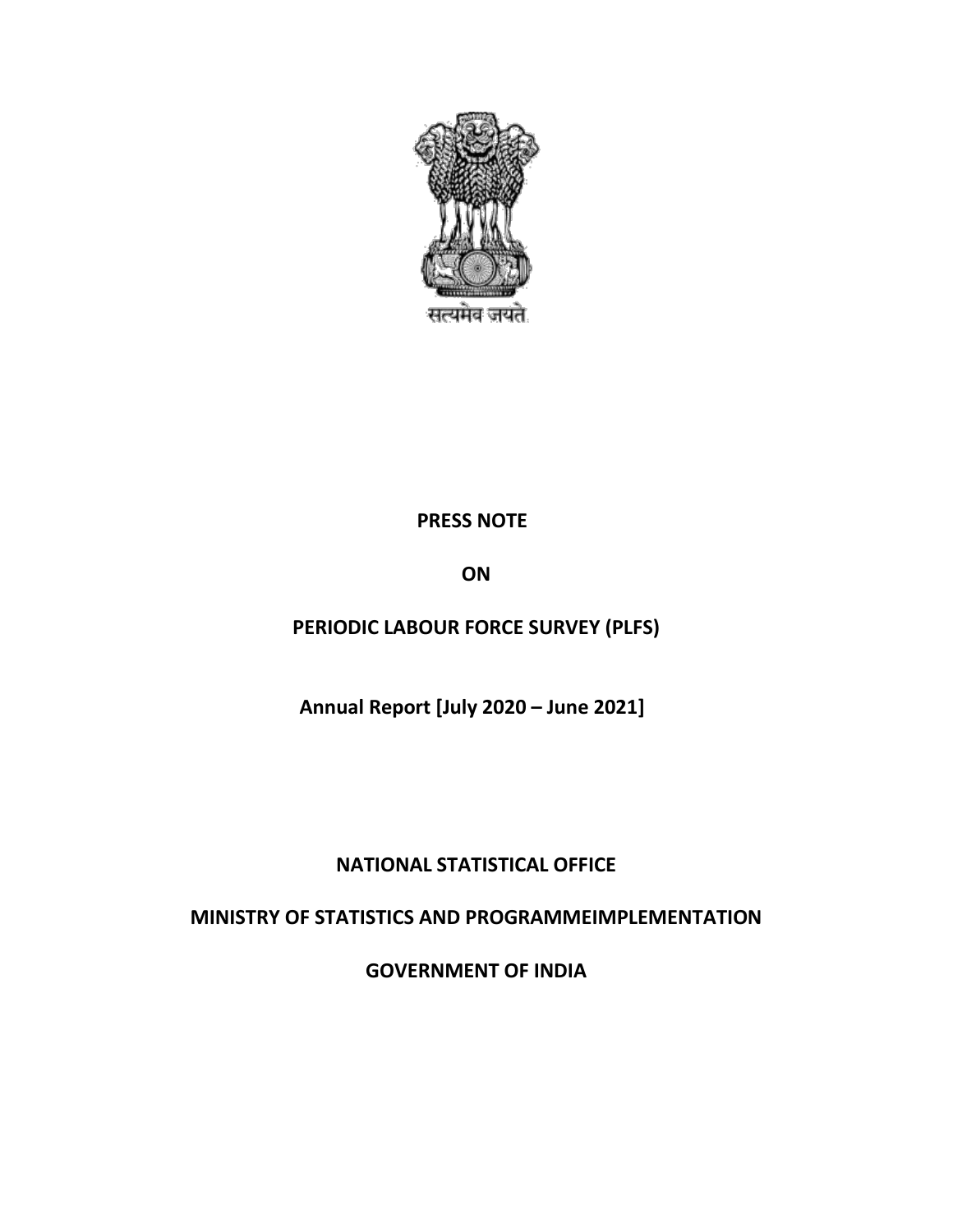#### **GOVERNMENT OF INDIA MINISTRY OF STATISTICS AND PROGRAMME IMPLEMENTATION**

Dated 14<sup>th</sup> June, 2022 २४ ज्येष्ठ, शक संवत १९४४

## **PRESS NOTE**

#### **Periodic Labour Force Survey (PLFS) – Annual Report [July, 2020 – June, 2021]**

#### **A. Introduction**

Considering the importance of availability of labour force data at more frequent time intervals, National Statistical Office (NSO) launched Periodic Labour Force Survey (PLFS) in April 2017. The objective of PLFS is primarily twofold:

- to estimate the key employment and unemployment indicators (viz. Worker Population Ratio, Labour Force Participation Rate, Unemployment Rate) in the short time interval of three months for the urban areas only in the 'Current Weekly Status' (CWS).
- to estimate employment and unemployment indicators in both 'Usual Status' (ps+ss) and CWS in both rural and urban areas annually.

Three Annual Reports covering both rural and urban areas giving estimates of all important parameters of employment and unemployment in both usual status (ps+ss) and current weekly status (CWS) have been released. These three Annual Reports are brought out on the basis of data collected in PLFS during July 2017- June 2018, July 2018-June 2019 and July 2019-June 2020.

Now the fourth Annual Report is being brought out by NSO on the basis of Periodic Labour Force Survey conducted during July 2020-June 2021.

#### **B. PLFS fieldwork during COVID-19 pandemic**

The fieldwork of PLFS was suspended first time from 18.03.2020 due to COVID-19 pandemic, and was resumed in June 2020 with the pending samples for this period. This, therefore, had a spillover effect in completion of field work allotted for the survey period July 2020 to June 2021. Subsequently, there was another spill-over effect due to the  $2<sup>nd</sup>$  wave of COVID-19 when the field work of PLFS was again suspended in April 2021 in most parts of the country. The field work was gradually resumed in the first week of June 2021 with COVID-19 related restrictions. First visit samples were canvassed physically with retrospective referencing in case of delayed samples. Field work for collection of information in respect of the selected samples of the survey period July 2020-June 2021, was completed by 30.09.2021.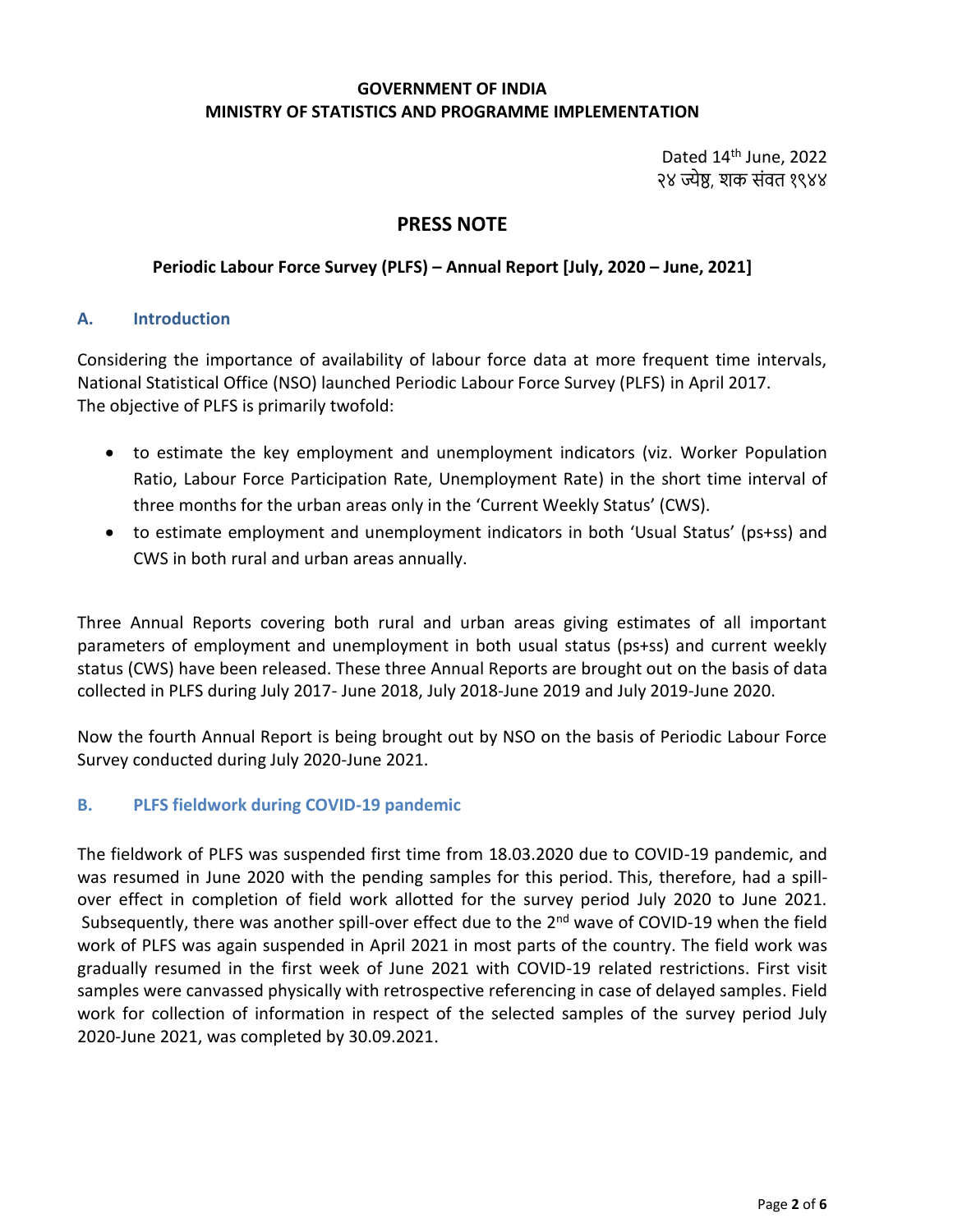## **C. Sample Design of PLFS**

1. A rotational panel sampling design has been used in urban areas. In this rotational panel scheme, each, selected household in urban areas is visited four times, in the beginning with 'First Visit Schedule' and thrice periodically later with a 'Revisit Schedule'. In urban area, samples for a panel within each stratum were drawn in the form of two independent sub-samples. The scheme of rotation ensures that 75% of the first-stage sampling units (FSUs)<sup>1</sup> are matched between two consecutive visits. There was no revisit in the rural samples. For rural areas, samples for a stratum/sub-stratum were drawn randomly in the form of two independent sub-samples. For rural areas, in each quarter of the survey period, 25% FSUs of annual allocation were covered.

### **D. Sampling method**

 $\overline{a}$ 

2. **Sample Size for First Visit during July 2020- June 2021 in rural and urban areas for the Annual Report:**Out of the total number of 12,800 FSUs (7,024 villages and 5,776 UFS blocks) allotted for the survey at the all-India level during July 2020- June 2021, a total of 12,562 FSUs (6,930 villages and 5,632 urban blocks) were surveyed for canvassing the PLFS schedule (Schedule 10.4). The number of households surveyed was 1,00,344 (55,389 in rural areas and 44,955 in urban areas) and number of persons surveyed was 4,10,818 (2,36,279 in rural areas and 1,74,539 in urban areas).

3. **Conceptual Framework of Key Employment and Unemployment Indicators**: The Periodic Labour Force Survey (PLFS) gives estimates of Key employment and unemployment Indicators like, the Labour Force Participation Rates (LFPR), Worker Population Ratio (WPR), Unemployment Rate (UR), etc. These indicators, and the 'Usual Status' and 'Current Weekly Status' are defined as follows:

- (a) **Labour Force Participation Rate (LFPR):** LFPR is defined as the percentage ofpersons in labour force (i.e. working or seeking or available for work)in the population.
- (b) **Worker Population Ratio (WPR):** WPR is defined as the percentage of employed personsin the population.
- (c) **Unemployment Rate (UR):** UR is defined as the percentage of persons unemployedamong the persons in the labour force.
- (d) **Activity Status- Usual Status:** The activity status of a person is determined on the basis of the activities pursued by the person during the specified reference period. When the activity status is determined on the basis of the reference period of last 365 days preceding the date of survey, it is known as the usual activity status of the person.
- (e) **Activity Status- Current Weekly Status (CWS):** The activity status determined on the basis of a reference period of last 7 days preceding the date of survey is known as the current weekly status (CWS) of the person.

The Annual Report on PLFS 2020-21 is available at the website of the Ministry[\(https://mospi.gov.in\)](https://mospi.gov.in/). The key results are given in the statements annexed.

<sup>1</sup>Villages and urban blocks are the smallest area units taken as first-stage sampling units (FSU) in rural and urban areas respectively.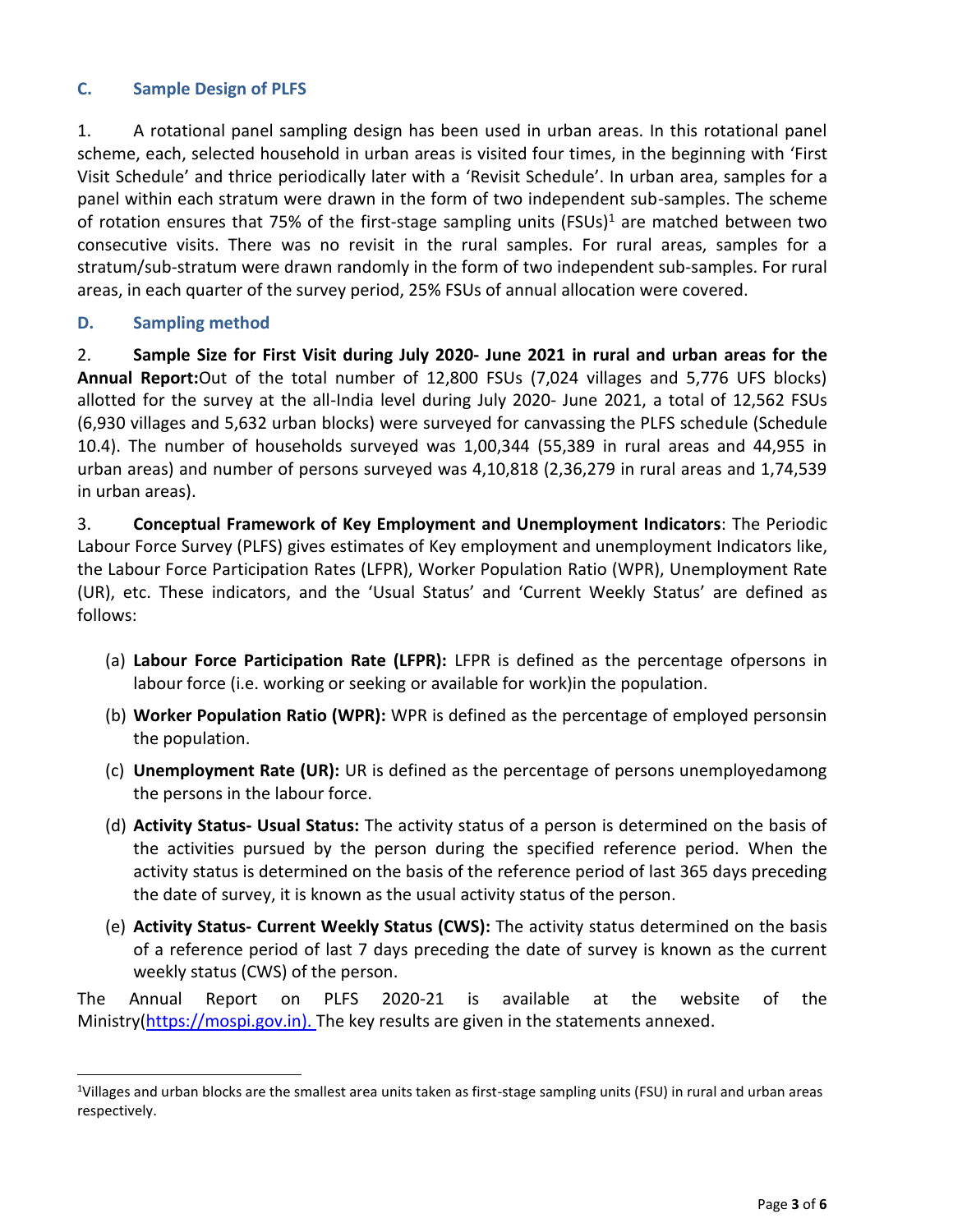#### **Key Findings of PLFS, Annual Report 2020- 2021**

| Statement 1: LFPR, WPR and UR (in per cent) in usual status (ps+ss)* during PLFS, 2020-21, 2019-20, |
|-----------------------------------------------------------------------------------------------------|
| 2018-19 and 2017-18for persons of all ages                                                          |

| all-India                                                                            |      |              |        |         |              |        |                    |        |        |  |  |  |
|--------------------------------------------------------------------------------------|------|--------------|--------|---------|--------------|--------|--------------------|--------|--------|--|--|--|
| <b>Rates</b>                                                                         |      | <b>Rural</b> |        |         | <b>Urban</b> |        | <b>Rural+Urban</b> |        |        |  |  |  |
|                                                                                      | male | female       | person | male    | female       | person | male               | female | person |  |  |  |
| (1)                                                                                  | (2)  | (3)          | (4)    | (5)     | (6)          | (7)    | (8)                | (9)    | (10)   |  |  |  |
| PLFS 2020-21                                                                         |      |              |        |         |              |        |                    |        |        |  |  |  |
| <b>LFPR</b>                                                                          | 57.1 | 27.7         | 42.7   | 58.4    | 18.6         | 38.9   | 57.5               | 25.1   | 41.6   |  |  |  |
| <b>WPR</b>                                                                           | 54.9 | 27.1         | 41.3   | 54.9    | 17.0         | 36.3   | 54.9               | 24.2   | 39.8   |  |  |  |
| UR                                                                                   | 3.9  | 2.1          | 3.3    | 6.1     | 8.6          | 6.7    | 4.5                | 3.5    | 4.2    |  |  |  |
| PLFS 2019-20                                                                         |      |              |        |         |              |        |                    |        |        |  |  |  |
| <b>LFPR</b>                                                                          | 56.3 | 24.7         | 40.8   | 57.8    | 18.5         | 38.6   | 56.8               | 22.8   | 40.1   |  |  |  |
| <b>WPR</b>                                                                           | 53.8 | 24.0         | 39.2   | 54.1    | 16.8         | 35.9   | 53.9               | 21.8   | 38.2   |  |  |  |
| UR                                                                                   | 4.5  | 2.6          | 4.0    | 6.4     | 8.9          | 7.0    | 5.1                | 4.2    | 4.8    |  |  |  |
|                                                                                      |      |              |        |         | PLFS 2018-19 |        |                    |        |        |  |  |  |
| <b>LFPR</b>                                                                          | 55.1 | 19.7         | 37.7   | 56.7    | 16.1         | 36.9   | 55.6               | 18.6   | 37.5   |  |  |  |
| <b>WPR</b>                                                                           | 52.1 | 19.0         | 35.8   | 52.7    | 14.5         | 34.1   | 52.3               | 17.6   | 35.3   |  |  |  |
| UR                                                                                   | 5.6  | 3.5          | 5.0    | 7.1     | 9.9          | 7.7    | 6.0                | 5.2    | 5.8    |  |  |  |
| PLFS 2017-18                                                                         |      |              |        |         |              |        |                    |        |        |  |  |  |
| <b>LFPR</b>                                                                          | 54.9 | 18.2         | 37.0   | 57.0    | 15.9         | 36.8   | 55.5               | 17.5   | 36.9   |  |  |  |
| <b>WPR</b>                                                                           | 51.7 | 17.5         | 35.0   | 53.0    | 14.2         | 33.9   | 52.1               | 16.5   | 34.7   |  |  |  |
| UR                                                                                   | 5.8  | 3.8          | 5.3    | $7.1\,$ | 10.8         | 7.8    | 6.2                | 5.7    | 6.1    |  |  |  |
| Note: $*(ps+ss)$ = (principal activity status + subsidiary economic activity status) |      |              |        |         |              |        |                    |        |        |  |  |  |

*2020-21 refers to the period July 2020 – June 2021 and likewise for 2019-20, 2018-19 and 2017-18*

**Principal activity status**- The activity status on which a person spent relatively long time (major time criterion) during 365 days preceding the date of survey, was considered the usual principal activity status of the person.

**Subsidiary economic activity status**- The activity status in which a person in addition to his/her usual principal status, performs some economic activity for 30 days or more for the reference period of 365 days preceding the date of survey, was considered the subsidiary economic status of the person.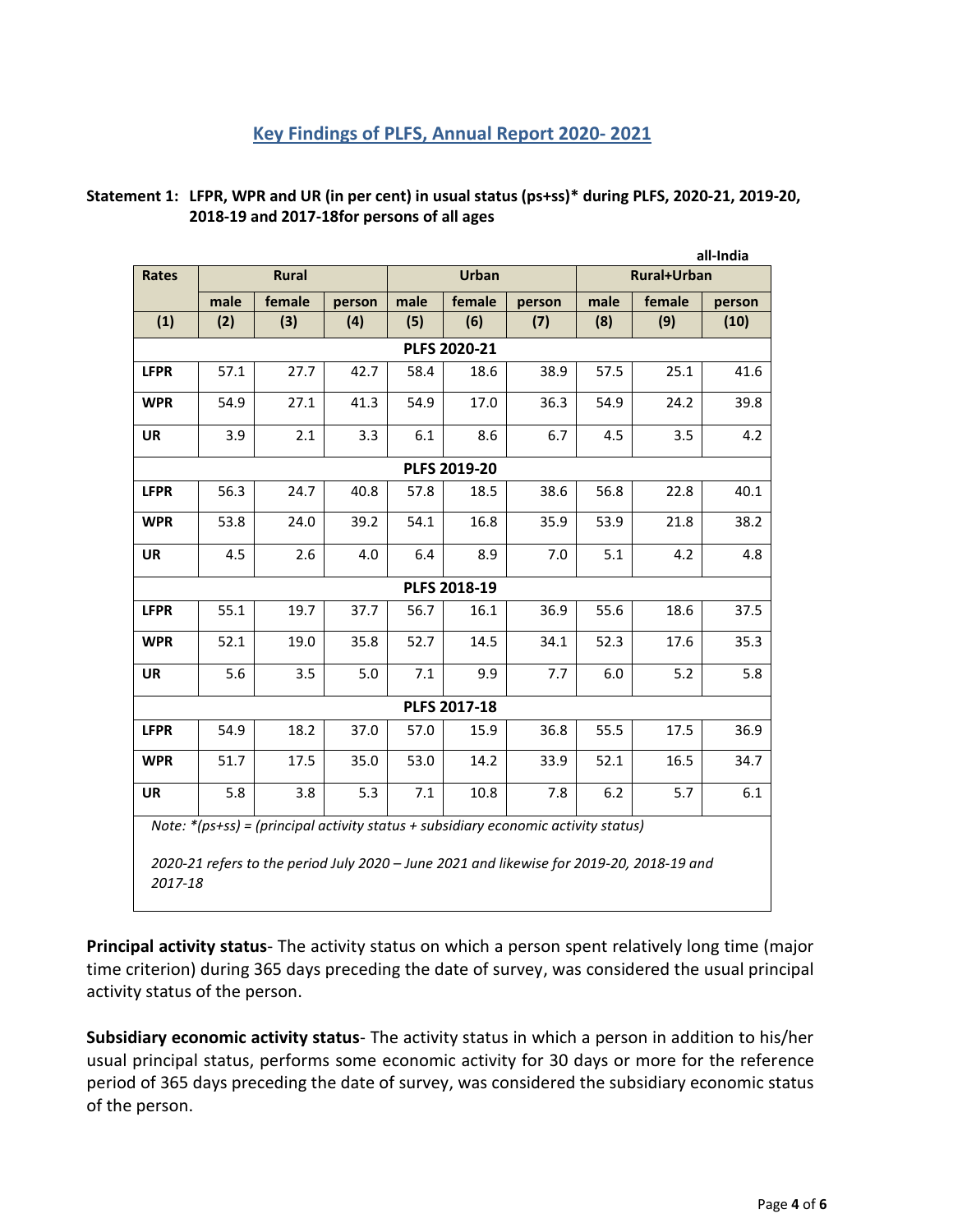## **Statement2: WPRs (in per cent) in usual status (ps+ss) by different levels of education among persons of age 15 years and above during PLFS 2020-21, 2019-20, 2018-19 and 2017-18**

**all-India**

| persons<br>middle<br>secondary<br>diploma/<br>literate<br>higher<br>graduate<br>all<br>not<br>post<br>second<br>certificate<br>&upto<br>secondary<br>graduate<br>literate<br>ary &<br>& above<br>primary<br>above<br>course<br>(3)<br>(4)<br>(5)<br>(6)<br>(7)<br>(8)<br>(11)<br>(1)<br>(2)<br>(9)<br>(10)<br>PLFS 2020-21<br>Rural<br>male<br>64.6<br>58.6<br>80.3<br>87.2<br>77.9<br>74.9<br>72.5<br>79.3<br>65.0<br>75.1<br>female<br>43.5<br>42.6<br>31.7<br>23.8<br>19.3<br>40.0<br>23.5<br>38.1<br>23.1<br>35.8<br>42.4<br>64.9<br>56.1<br>65.1<br>58.1<br>47.5<br>53.5<br>62.6<br>48.0<br>55.5<br>person<br>Urban<br>male<br>75.3<br>81.5<br>74.8<br>62.5<br>53.8<br>73.1<br>71.7<br>78.2<br>65.1<br>70.0<br>female<br>18.3<br>38.2<br>25.5<br>24.7<br>13.1<br>23.6<br>36.9<br>19.6<br>21.2<br>13.1<br>48.7<br>39.9<br>35.0<br>41.3<br>51.5<br>63.4<br>50.3<br>57.8<br>44.6<br>45.8<br>person<br>Rural+Urban<br>male<br>79.5<br>85.9<br>77.1<br>63.9<br>57.0<br>74.0<br>72.1<br>78.6<br>65.1<br>73.5<br>female<br>40.3<br>37.9<br>27.8<br>20.0<br>16.9<br>39.1<br>23.5<br>37.3<br>21.5<br>31.4<br>55.5<br>64.2<br>53.6<br>61.7<br>44.9<br>39.7<br>51.8<br>59.4<br>46.5<br>52.6<br>person<br>PLFS 2019-20<br>Rural<br>male<br>79.6<br>86.5<br>76.6<br>64.4<br>57.6<br>73.4<br>69.0<br>78.3<br>63.9<br>74.4<br>female<br>39.4<br>36.3<br>27.4<br>18.1<br>38.6<br>21.1<br>38.3<br>21.3<br>32.2<br>21.6<br>55.3<br>41.2<br>63.9<br>50.9<br>53.3<br>53.3<br>62.3<br>46.8<br>61.8<br>46.8<br>person<br>Urban<br>72.9<br>male<br>75.8<br>81.9<br>74.3<br>62.7<br>54.5<br>70.1<br>78.4<br>65.0<br>69.9<br>female<br>25.2<br>23.6<br>17.8<br>12.0<br>12.7<br>37.8<br>26.0<br>38.1<br>20.2<br>21.3<br>35.3<br>41.7<br>51.2<br>47.6<br>40.3<br>63.7<br>50.4<br>58.5<br>45.0<br>45.8<br>person<br>Rural+Urban<br>78.9<br>76.0<br>63.8<br>56.5<br>69.6<br>78.4<br>64.4<br>73.0<br>male<br>85.4<br>73.1<br>15.8<br>28.7<br>female<br>36.8<br>32.8<br>24.4<br>18.0<br>38.2<br>24.1<br>38.1<br>20.8<br>59.5<br>53.0<br>38.8<br>63.8<br>50.6<br>59.5<br>51.3<br>44.5<br>46.0<br>50.9<br>person<br>PLFS 2018-19<br><b>Rural</b><br>55.8<br>male<br>76.5<br>85.6<br>74.7<br>60.5<br>66.4<br>69.1<br>75.4<br>61.3<br>72.2<br>female<br>34.3<br>25.5<br>30.7<br>29.8<br>21.0<br>17.2<br>13.8<br>18.4<br>31.5<br>17.1<br>51.7<br>46.7<br>58.4<br>42.9<br>38.6<br>57.4<br>50.2<br>59.0<br>43.7<br>48.9<br>person<br>Urban<br>72.6<br>80.2<br>73.1<br>60.6<br>52.3<br>73.7<br>69.5<br>79.9<br>63.8<br>68.6<br>male<br>15.9<br>9.9<br>9.5<br>female<br>21.9<br>20.6<br>34.0<br>23.1<br>36.8<br>17.3<br>18.4<br>38.0<br>49.6<br>46.2<br>37.8<br>32.5<br>63.3<br>49.1<br>59.5<br>43.1<br>43.9<br>person<br>Rural+Urban | category of | highest level of education successfully completed |      |      |      |      |      |      |      |      |      |  |
|----------------------------------------------------------------------------------------------------------------------------------------------------------------------------------------------------------------------------------------------------------------------------------------------------------------------------------------------------------------------------------------------------------------------------------------------------------------------------------------------------------------------------------------------------------------------------------------------------------------------------------------------------------------------------------------------------------------------------------------------------------------------------------------------------------------------------------------------------------------------------------------------------------------------------------------------------------------------------------------------------------------------------------------------------------------------------------------------------------------------------------------------------------------------------------------------------------------------------------------------------------------------------------------------------------------------------------------------------------------------------------------------------------------------------------------------------------------------------------------------------------------------------------------------------------------------------------------------------------------------------------------------------------------------------------------------------------------------------------------------------------------------------------------------------------------------------------------------------------------------------------------------------------------------------------------------------------------------------------------------------------------------------------------------------------------------------------------------------------------------------------------------------------------------------------------------------------------------------------------------------------------------------------------------------------------------------------------------------------------------------------------------------------------------------------------------------------------------------------------------------------------------------------------------------------------------------------------------------------------------------------------------------------------------------------------------------|-------------|---------------------------------------------------|------|------|------|------|------|------|------|------|------|--|
|                                                                                                                                                                                                                                                                                                                                                                                                                                                                                                                                                                                                                                                                                                                                                                                                                                                                                                                                                                                                                                                                                                                                                                                                                                                                                                                                                                                                                                                                                                                                                                                                                                                                                                                                                                                                                                                                                                                                                                                                                                                                                                                                                                                                                                                                                                                                                                                                                                                                                                                                                                                                                                                                                                    |             |                                                   |      |      |      |      |      |      |      |      |      |  |
|                                                                                                                                                                                                                                                                                                                                                                                                                                                                                                                                                                                                                                                                                                                                                                                                                                                                                                                                                                                                                                                                                                                                                                                                                                                                                                                                                                                                                                                                                                                                                                                                                                                                                                                                                                                                                                                                                                                                                                                                                                                                                                                                                                                                                                                                                                                                                                                                                                                                                                                                                                                                                                                                                                    |             |                                                   |      |      |      |      |      |      |      |      |      |  |
|                                                                                                                                                                                                                                                                                                                                                                                                                                                                                                                                                                                                                                                                                                                                                                                                                                                                                                                                                                                                                                                                                                                                                                                                                                                                                                                                                                                                                                                                                                                                                                                                                                                                                                                                                                                                                                                                                                                                                                                                                                                                                                                                                                                                                                                                                                                                                                                                                                                                                                                                                                                                                                                                                                    |             |                                                   |      |      |      |      |      |      |      |      |      |  |
|                                                                                                                                                                                                                                                                                                                                                                                                                                                                                                                                                                                                                                                                                                                                                                                                                                                                                                                                                                                                                                                                                                                                                                                                                                                                                                                                                                                                                                                                                                                                                                                                                                                                                                                                                                                                                                                                                                                                                                                                                                                                                                                                                                                                                                                                                                                                                                                                                                                                                                                                                                                                                                                                                                    |             |                                                   |      |      |      |      |      |      |      |      |      |  |
|                                                                                                                                                                                                                                                                                                                                                                                                                                                                                                                                                                                                                                                                                                                                                                                                                                                                                                                                                                                                                                                                                                                                                                                                                                                                                                                                                                                                                                                                                                                                                                                                                                                                                                                                                                                                                                                                                                                                                                                                                                                                                                                                                                                                                                                                                                                                                                                                                                                                                                                                                                                                                                                                                                    |             |                                                   |      |      |      |      |      |      |      |      |      |  |
|                                                                                                                                                                                                                                                                                                                                                                                                                                                                                                                                                                                                                                                                                                                                                                                                                                                                                                                                                                                                                                                                                                                                                                                                                                                                                                                                                                                                                                                                                                                                                                                                                                                                                                                                                                                                                                                                                                                                                                                                                                                                                                                                                                                                                                                                                                                                                                                                                                                                                                                                                                                                                                                                                                    |             |                                                   |      |      |      |      |      |      |      |      |      |  |
|                                                                                                                                                                                                                                                                                                                                                                                                                                                                                                                                                                                                                                                                                                                                                                                                                                                                                                                                                                                                                                                                                                                                                                                                                                                                                                                                                                                                                                                                                                                                                                                                                                                                                                                                                                                                                                                                                                                                                                                                                                                                                                                                                                                                                                                                                                                                                                                                                                                                                                                                                                                                                                                                                                    |             |                                                   |      |      |      |      |      |      |      |      |      |  |
|                                                                                                                                                                                                                                                                                                                                                                                                                                                                                                                                                                                                                                                                                                                                                                                                                                                                                                                                                                                                                                                                                                                                                                                                                                                                                                                                                                                                                                                                                                                                                                                                                                                                                                                                                                                                                                                                                                                                                                                                                                                                                                                                                                                                                                                                                                                                                                                                                                                                                                                                                                                                                                                                                                    |             |                                                   |      |      |      |      |      |      |      |      |      |  |
|                                                                                                                                                                                                                                                                                                                                                                                                                                                                                                                                                                                                                                                                                                                                                                                                                                                                                                                                                                                                                                                                                                                                                                                                                                                                                                                                                                                                                                                                                                                                                                                                                                                                                                                                                                                                                                                                                                                                                                                                                                                                                                                                                                                                                                                                                                                                                                                                                                                                                                                                                                                                                                                                                                    |             |                                                   |      |      |      |      |      |      |      |      |      |  |
|                                                                                                                                                                                                                                                                                                                                                                                                                                                                                                                                                                                                                                                                                                                                                                                                                                                                                                                                                                                                                                                                                                                                                                                                                                                                                                                                                                                                                                                                                                                                                                                                                                                                                                                                                                                                                                                                                                                                                                                                                                                                                                                                                                                                                                                                                                                                                                                                                                                                                                                                                                                                                                                                                                    |             |                                                   |      |      |      |      |      |      |      |      |      |  |
|                                                                                                                                                                                                                                                                                                                                                                                                                                                                                                                                                                                                                                                                                                                                                                                                                                                                                                                                                                                                                                                                                                                                                                                                                                                                                                                                                                                                                                                                                                                                                                                                                                                                                                                                                                                                                                                                                                                                                                                                                                                                                                                                                                                                                                                                                                                                                                                                                                                                                                                                                                                                                                                                                                    |             |                                                   |      |      |      |      |      |      |      |      |      |  |
|                                                                                                                                                                                                                                                                                                                                                                                                                                                                                                                                                                                                                                                                                                                                                                                                                                                                                                                                                                                                                                                                                                                                                                                                                                                                                                                                                                                                                                                                                                                                                                                                                                                                                                                                                                                                                                                                                                                                                                                                                                                                                                                                                                                                                                                                                                                                                                                                                                                                                                                                                                                                                                                                                                    |             |                                                   |      |      |      |      |      |      |      |      |      |  |
|                                                                                                                                                                                                                                                                                                                                                                                                                                                                                                                                                                                                                                                                                                                                                                                                                                                                                                                                                                                                                                                                                                                                                                                                                                                                                                                                                                                                                                                                                                                                                                                                                                                                                                                                                                                                                                                                                                                                                                                                                                                                                                                                                                                                                                                                                                                                                                                                                                                                                                                                                                                                                                                                                                    |             |                                                   |      |      |      |      |      |      |      |      |      |  |
|                                                                                                                                                                                                                                                                                                                                                                                                                                                                                                                                                                                                                                                                                                                                                                                                                                                                                                                                                                                                                                                                                                                                                                                                                                                                                                                                                                                                                                                                                                                                                                                                                                                                                                                                                                                                                                                                                                                                                                                                                                                                                                                                                                                                                                                                                                                                                                                                                                                                                                                                                                                                                                                                                                    |             |                                                   |      |      |      |      |      |      |      |      |      |  |
|                                                                                                                                                                                                                                                                                                                                                                                                                                                                                                                                                                                                                                                                                                                                                                                                                                                                                                                                                                                                                                                                                                                                                                                                                                                                                                                                                                                                                                                                                                                                                                                                                                                                                                                                                                                                                                                                                                                                                                                                                                                                                                                                                                                                                                                                                                                                                                                                                                                                                                                                                                                                                                                                                                    |             |                                                   |      |      |      |      |      |      |      |      |      |  |
|                                                                                                                                                                                                                                                                                                                                                                                                                                                                                                                                                                                                                                                                                                                                                                                                                                                                                                                                                                                                                                                                                                                                                                                                                                                                                                                                                                                                                                                                                                                                                                                                                                                                                                                                                                                                                                                                                                                                                                                                                                                                                                                                                                                                                                                                                                                                                                                                                                                                                                                                                                                                                                                                                                    |             |                                                   |      |      |      |      |      |      |      |      |      |  |
|                                                                                                                                                                                                                                                                                                                                                                                                                                                                                                                                                                                                                                                                                                                                                                                                                                                                                                                                                                                                                                                                                                                                                                                                                                                                                                                                                                                                                                                                                                                                                                                                                                                                                                                                                                                                                                                                                                                                                                                                                                                                                                                                                                                                                                                                                                                                                                                                                                                                                                                                                                                                                                                                                                    |             |                                                   |      |      |      |      |      |      |      |      |      |  |
|                                                                                                                                                                                                                                                                                                                                                                                                                                                                                                                                                                                                                                                                                                                                                                                                                                                                                                                                                                                                                                                                                                                                                                                                                                                                                                                                                                                                                                                                                                                                                                                                                                                                                                                                                                                                                                                                                                                                                                                                                                                                                                                                                                                                                                                                                                                                                                                                                                                                                                                                                                                                                                                                                                    |             |                                                   |      |      |      |      |      |      |      |      |      |  |
|                                                                                                                                                                                                                                                                                                                                                                                                                                                                                                                                                                                                                                                                                                                                                                                                                                                                                                                                                                                                                                                                                                                                                                                                                                                                                                                                                                                                                                                                                                                                                                                                                                                                                                                                                                                                                                                                                                                                                                                                                                                                                                                                                                                                                                                                                                                                                                                                                                                                                                                                                                                                                                                                                                    |             |                                                   |      |      |      |      |      |      |      |      |      |  |
|                                                                                                                                                                                                                                                                                                                                                                                                                                                                                                                                                                                                                                                                                                                                                                                                                                                                                                                                                                                                                                                                                                                                                                                                                                                                                                                                                                                                                                                                                                                                                                                                                                                                                                                                                                                                                                                                                                                                                                                                                                                                                                                                                                                                                                                                                                                                                                                                                                                                                                                                                                                                                                                                                                    |             |                                                   |      |      |      |      |      |      |      |      |      |  |
|                                                                                                                                                                                                                                                                                                                                                                                                                                                                                                                                                                                                                                                                                                                                                                                                                                                                                                                                                                                                                                                                                                                                                                                                                                                                                                                                                                                                                                                                                                                                                                                                                                                                                                                                                                                                                                                                                                                                                                                                                                                                                                                                                                                                                                                                                                                                                                                                                                                                                                                                                                                                                                                                                                    |             |                                                   |      |      |      |      |      |      |      |      |      |  |
|                                                                                                                                                                                                                                                                                                                                                                                                                                                                                                                                                                                                                                                                                                                                                                                                                                                                                                                                                                                                                                                                                                                                                                                                                                                                                                                                                                                                                                                                                                                                                                                                                                                                                                                                                                                                                                                                                                                                                                                                                                                                                                                                                                                                                                                                                                                                                                                                                                                                                                                                                                                                                                                                                                    |             |                                                   |      |      |      |      |      |      |      |      |      |  |
|                                                                                                                                                                                                                                                                                                                                                                                                                                                                                                                                                                                                                                                                                                                                                                                                                                                                                                                                                                                                                                                                                                                                                                                                                                                                                                                                                                                                                                                                                                                                                                                                                                                                                                                                                                                                                                                                                                                                                                                                                                                                                                                                                                                                                                                                                                                                                                                                                                                                                                                                                                                                                                                                                                    |             |                                                   |      |      |      |      |      |      |      |      |      |  |
|                                                                                                                                                                                                                                                                                                                                                                                                                                                                                                                                                                                                                                                                                                                                                                                                                                                                                                                                                                                                                                                                                                                                                                                                                                                                                                                                                                                                                                                                                                                                                                                                                                                                                                                                                                                                                                                                                                                                                                                                                                                                                                                                                                                                                                                                                                                                                                                                                                                                                                                                                                                                                                                                                                    |             |                                                   |      |      |      |      |      |      |      |      |      |  |
|                                                                                                                                                                                                                                                                                                                                                                                                                                                                                                                                                                                                                                                                                                                                                                                                                                                                                                                                                                                                                                                                                                                                                                                                                                                                                                                                                                                                                                                                                                                                                                                                                                                                                                                                                                                                                                                                                                                                                                                                                                                                                                                                                                                                                                                                                                                                                                                                                                                                                                                                                                                                                                                                                                    |             |                                                   |      |      |      |      |      |      |      |      |      |  |
|                                                                                                                                                                                                                                                                                                                                                                                                                                                                                                                                                                                                                                                                                                                                                                                                                                                                                                                                                                                                                                                                                                                                                                                                                                                                                                                                                                                                                                                                                                                                                                                                                                                                                                                                                                                                                                                                                                                                                                                                                                                                                                                                                                                                                                                                                                                                                                                                                                                                                                                                                                                                                                                                                                    |             |                                                   |      |      |      |      |      |      |      |      |      |  |
|                                                                                                                                                                                                                                                                                                                                                                                                                                                                                                                                                                                                                                                                                                                                                                                                                                                                                                                                                                                                                                                                                                                                                                                                                                                                                                                                                                                                                                                                                                                                                                                                                                                                                                                                                                                                                                                                                                                                                                                                                                                                                                                                                                                                                                                                                                                                                                                                                                                                                                                                                                                                                                                                                                    |             |                                                   |      |      |      |      |      |      |      |      |      |  |
|                                                                                                                                                                                                                                                                                                                                                                                                                                                                                                                                                                                                                                                                                                                                                                                                                                                                                                                                                                                                                                                                                                                                                                                                                                                                                                                                                                                                                                                                                                                                                                                                                                                                                                                                                                                                                                                                                                                                                                                                                                                                                                                                                                                                                                                                                                                                                                                                                                                                                                                                                                                                                                                                                                    |             |                                                   |      |      |      |      |      |      |      |      |      |  |
|                                                                                                                                                                                                                                                                                                                                                                                                                                                                                                                                                                                                                                                                                                                                                                                                                                                                                                                                                                                                                                                                                                                                                                                                                                                                                                                                                                                                                                                                                                                                                                                                                                                                                                                                                                                                                                                                                                                                                                                                                                                                                                                                                                                                                                                                                                                                                                                                                                                                                                                                                                                                                                                                                                    |             |                                                   |      |      |      |      |      |      |      |      |      |  |
|                                                                                                                                                                                                                                                                                                                                                                                                                                                                                                                                                                                                                                                                                                                                                                                                                                                                                                                                                                                                                                                                                                                                                                                                                                                                                                                                                                                                                                                                                                                                                                                                                                                                                                                                                                                                                                                                                                                                                                                                                                                                                                                                                                                                                                                                                                                                                                                                                                                                                                                                                                                                                                                                                                    |             |                                                   |      |      |      |      |      |      |      |      |      |  |
|                                                                                                                                                                                                                                                                                                                                                                                                                                                                                                                                                                                                                                                                                                                                                                                                                                                                                                                                                                                                                                                                                                                                                                                                                                                                                                                                                                                                                                                                                                                                                                                                                                                                                                                                                                                                                                                                                                                                                                                                                                                                                                                                                                                                                                                                                                                                                                                                                                                                                                                                                                                                                                                                                                    |             |                                                   |      |      |      |      |      |      |      |      |      |  |
|                                                                                                                                                                                                                                                                                                                                                                                                                                                                                                                                                                                                                                                                                                                                                                                                                                                                                                                                                                                                                                                                                                                                                                                                                                                                                                                                                                                                                                                                                                                                                                                                                                                                                                                                                                                                                                                                                                                                                                                                                                                                                                                                                                                                                                                                                                                                                                                                                                                                                                                                                                                                                                                                                                    |             |                                                   |      |      |      |      |      |      |      |      |      |  |
|                                                                                                                                                                                                                                                                                                                                                                                                                                                                                                                                                                                                                                                                                                                                                                                                                                                                                                                                                                                                                                                                                                                                                                                                                                                                                                                                                                                                                                                                                                                                                                                                                                                                                                                                                                                                                                                                                                                                                                                                                                                                                                                                                                                                                                                                                                                                                                                                                                                                                                                                                                                                                                                                                                    |             |                                                   |      |      |      |      |      |      |      |      |      |  |
|                                                                                                                                                                                                                                                                                                                                                                                                                                                                                                                                                                                                                                                                                                                                                                                                                                                                                                                                                                                                                                                                                                                                                                                                                                                                                                                                                                                                                                                                                                                                                                                                                                                                                                                                                                                                                                                                                                                                                                                                                                                                                                                                                                                                                                                                                                                                                                                                                                                                                                                                                                                                                                                                                                    |             |                                                   |      |      |      |      |      |      |      |      |      |  |
|                                                                                                                                                                                                                                                                                                                                                                                                                                                                                                                                                                                                                                                                                                                                                                                                                                                                                                                                                                                                                                                                                                                                                                                                                                                                                                                                                                                                                                                                                                                                                                                                                                                                                                                                                                                                                                                                                                                                                                                                                                                                                                                                                                                                                                                                                                                                                                                                                                                                                                                                                                                                                                                                                                    |             |                                                   |      |      |      |      |      |      |      |      |      |  |
|                                                                                                                                                                                                                                                                                                                                                                                                                                                                                                                                                                                                                                                                                                                                                                                                                                                                                                                                                                                                                                                                                                                                                                                                                                                                                                                                                                                                                                                                                                                                                                                                                                                                                                                                                                                                                                                                                                                                                                                                                                                                                                                                                                                                                                                                                                                                                                                                                                                                                                                                                                                                                                                                                                    |             |                                                   |      |      |      |      |      |      |      |      |      |  |
|                                                                                                                                                                                                                                                                                                                                                                                                                                                                                                                                                                                                                                                                                                                                                                                                                                                                                                                                                                                                                                                                                                                                                                                                                                                                                                                                                                                                                                                                                                                                                                                                                                                                                                                                                                                                                                                                                                                                                                                                                                                                                                                                                                                                                                                                                                                                                                                                                                                                                                                                                                                                                                                                                                    |             |                                                   |      |      |      |      |      |      |      |      |      |  |
|                                                                                                                                                                                                                                                                                                                                                                                                                                                                                                                                                                                                                                                                                                                                                                                                                                                                                                                                                                                                                                                                                                                                                                                                                                                                                                                                                                                                                                                                                                                                                                                                                                                                                                                                                                                                                                                                                                                                                                                                                                                                                                                                                                                                                                                                                                                                                                                                                                                                                                                                                                                                                                                                                                    |             |                                                   |      |      |      |      |      |      |      |      |      |  |
|                                                                                                                                                                                                                                                                                                                                                                                                                                                                                                                                                                                                                                                                                                                                                                                                                                                                                                                                                                                                                                                                                                                                                                                                                                                                                                                                                                                                                                                                                                                                                                                                                                                                                                                                                                                                                                                                                                                                                                                                                                                                                                                                                                                                                                                                                                                                                                                                                                                                                                                                                                                                                                                                                                    | male        | 75.9                                              | 84.2 | 74.2 | 60.5 | 54.5 | 70.4 | 69.3 | 78.4 | 62.3 | 71.0 |  |
| 29.1<br>27.3<br>19.3<br>12.0<br>34.1<br>21.3<br>17.2<br>23.3<br>female<br>14.5<br>35.5                                                                                                                                                                                                                                                                                                                                                                                                                                                                                                                                                                                                                                                                                                                                                                                                                                                                                                                                                                                                                                                                                                                                                                                                                                                                                                                                                                                                                                                                                                                                                                                                                                                                                                                                                                                                                                                                                                                                                                                                                                                                                                                                                                                                                                                                                                                                                                                                                                                                                                                                                                                                             |             |                                                   |      |      |      |      |      |      |      |      |      |  |
| 56.1<br>50.1<br>36.2<br>45.2<br>41.1<br>60.6<br>49.6<br>59.3<br>43.4<br>47.3<br>person                                                                                                                                                                                                                                                                                                                                                                                                                                                                                                                                                                                                                                                                                                                                                                                                                                                                                                                                                                                                                                                                                                                                                                                                                                                                                                                                                                                                                                                                                                                                                                                                                                                                                                                                                                                                                                                                                                                                                                                                                                                                                                                                                                                                                                                                                                                                                                                                                                                                                                                                                                                                             |             |                                                   |      |      |      |      |      |      |      |      |      |  |